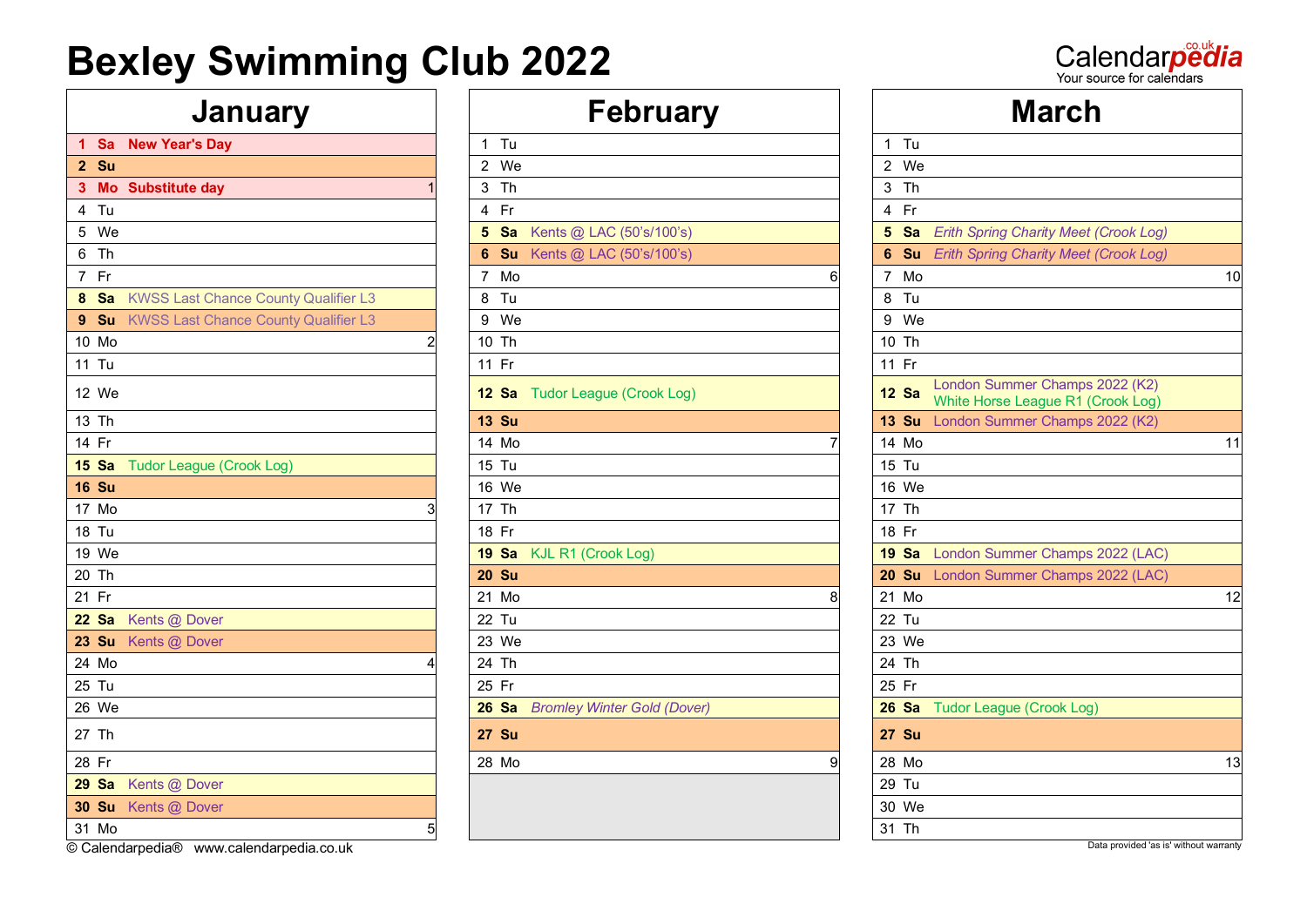Fr **1 Su** London Summer Champs 2022 (LAC) 1 We **Sa 2 Mo** London Summer Champs 2022 (LAC) 18 **2 Th Spring Bank Holiday Su** 3 Tu **3 Fr Platinum Jubilee** Mo 14 4 We **4 Sa** Tu 5 Th **5 Su** Th **7 Sa** NUEL National L1 Qualifier (LAC) 7 Tu 8 Fr <mark>8 Su</mark> NUEL National L1 Qualifier (LAC) 8 We **Sa** 9 Mo 19 9 Th **Su** 10 Tu 10 Fr Mo 15 11 We **11 Sa** White Horse League R3 (Crook Log) Tu 12 Th **12 Su** 13 We | | 13 Fr | | 13 Mo 24 Th **14 Sa** 14 Tu **Fr Good Friday 15 Su** 15 We **16 Sa** Tudor League (Crook Log) **16 Mo** 20 16 Th **Su** 17 Tu 17 Fr 18 Mo Easter Monday 16 18 We **18** Mo Easter Monday 16 18 We **18** Sa Tudor League (Crook Log) Tu 19 Th **19 Su** *Black Lion L3 John Redding (Medway Park)* 20 We | | 20 Fr | | 20 Mo 25 Th **21 Sa** Tudor League (Crook Log) 21 Tu Fr **22 Su** 22 We **Sa** 23 Mo 21 23 Th **Su** 24 Tu 24 Fr Mo 17 25 We **25 Sa** Tu 26 Th **26 Su** We 27 Fr 27 Mo 26 Th **28 Sa** KWSS Springtime Splash L3 (Medway Park) 28 Tu Fr **29 Su** KWSS Springtime Splash L3 (Medway Park) 29 We **Sa** London Summer Champs 2022 (LAC)

| <b>April</b>                                                         |    | <b>May</b>                                         |    | June                         |  |  |
|----------------------------------------------------------------------|----|----------------------------------------------------|----|------------------------------|--|--|
|                                                                      |    | Su London Summer Champs 2022 (LAC)<br>$\mathbf{1}$ |    | We<br>$\mathbf 1$            |  |  |
|                                                                      |    | Mo London Summer Champs 2022 (LAC)<br>$\mathbf{2}$ | 18 | 2 Th Spring Bank Holiday     |  |  |
|                                                                      |    | 3 Tu                                               |    | 3 Fr Platinum Jubilee        |  |  |
|                                                                      | 14 | We<br>4                                            |    | 4 Sa                         |  |  |
|                                                                      |    | 5<br>Th                                            |    | 5 Su                         |  |  |
|                                                                      |    | 6 Fr                                               |    | 6 Mo                         |  |  |
|                                                                      |    | 7 Sa NUEL National L1 Qualifier (LAC)              |    | 7 Tu                         |  |  |
|                                                                      |    | Su NUEL National L1 Qualifier (LAC)<br>8           |    | 8 We                         |  |  |
|                                                                      |    | 9 Mo                                               | 19 | 9 Th                         |  |  |
|                                                                      |    | 10 Tu                                              |    | 10 Fr                        |  |  |
|                                                                      | 15 | 11 We                                              |    | 11 Sa White Horse League R   |  |  |
|                                                                      |    | 12 Th                                              |    | <b>12 Su</b>                 |  |  |
|                                                                      |    | 13 Fr                                              |    | 13 Mo                        |  |  |
|                                                                      |    | <b>14 Sa</b>                                       |    | 14 Tu                        |  |  |
| <b>Good Friday</b>                                                   |    | <b>15 Su</b>                                       |    | 15 We                        |  |  |
| <b>Tudor League (Crook Log)</b>                                      |    | 16 Mo                                              | 20 | 16 Th                        |  |  |
|                                                                      |    | 17 Tu                                              |    | 17 Fr                        |  |  |
| <b>Easter Monday</b>                                                 | 16 | 18 We                                              |    | 18 Sa Tudor League (Crook L  |  |  |
|                                                                      |    | 19 Th                                              |    | 19 Su Black Lion L3 John Red |  |  |
|                                                                      |    | 20 Fr                                              |    | 20 Mo                        |  |  |
|                                                                      |    | 21 Sa Tudor League (Crook Log)                     |    | 21 Tu                        |  |  |
|                                                                      |    | <b>22 Su</b>                                       |    | 22 We                        |  |  |
|                                                                      |    | 23 Mo                                              | 21 | 23 Th                        |  |  |
|                                                                      |    | 24 Tu                                              |    | 24 Fr                        |  |  |
|                                                                      | 17 | 25 We                                              |    | <b>25 Sa</b>                 |  |  |
|                                                                      |    | 26 Th                                              |    | <b>26 Su</b>                 |  |  |
|                                                                      |    | 27 Fr                                              |    | 27 Mo                        |  |  |
|                                                                      |    | 28 Sa KWSS Springtime Splash L3 (Medway Park)      |    | 28 Tu                        |  |  |
|                                                                      |    | 29 Su KWSS Springtime Splash L3 (Medway Park)      |    | 29 We                        |  |  |
| London Summer Champs 2022 (LAC)<br>White Horse League R2 (Crook Log) |    | 30 Mo                                              | 22 | 30 Th                        |  |  |
|                                                                      |    | 31 Tu                                              |    |                              |  |  |
|                                                                      |    |                                                    |    |                              |  |  |

6 We | | 6 Fr | | 6 Mo 23

Calendarpedia Your source for calendars

© Calendarpedia® www.calendarpedia.co.uk Data provided 'as is' without warranty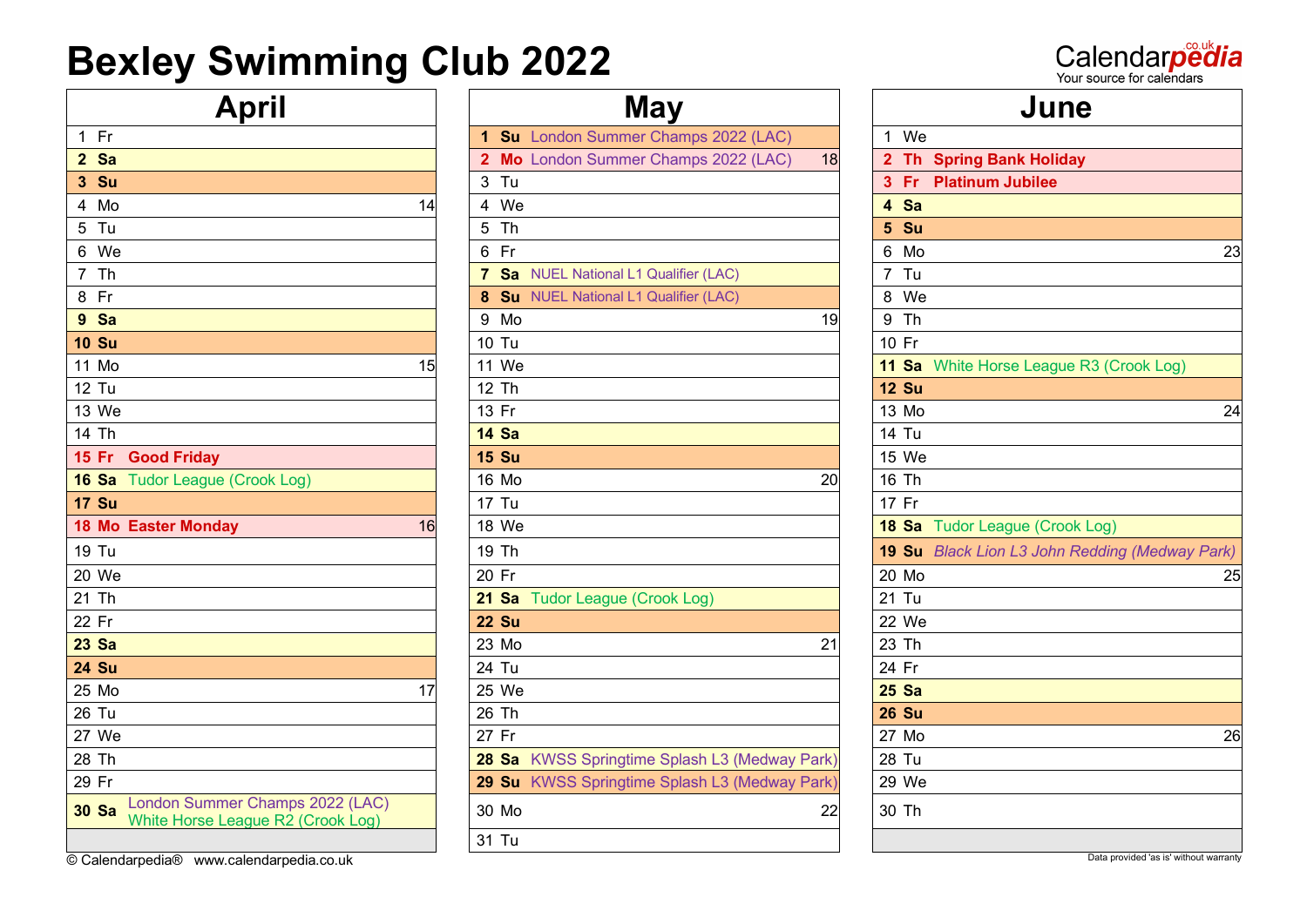# Calendarpedia

| 1                       | Fr           |                                             | 1              | Mo           |
|-------------------------|--------------|---------------------------------------------|----------------|--------------|
| $\overline{2}$          | Sa           | White Horse League R4 (Crook Log)           | $\overline{2}$ | Tu           |
| 3                       | Su           |                                             |                | 3 We         |
| $\overline{\mathbf{4}}$ | Mo           | 27                                          | 4              | <b>Th</b>    |
| 5                       | Tu           |                                             | 5              | Fr.          |
| 6                       | We           |                                             | 6              | Sa           |
| $\overline{7}$          | Th           |                                             | $\overline{7}$ | Su           |
| 8                       | Fr           |                                             | 8              | Mo           |
| $\boldsymbol{9}$        |              | Sa KJL R2 (Crook Log)                       | 9              | Tu           |
|                         |              | 10 Su Beachfield Summer Open L3 (Medway Pk) |                | 10 We        |
|                         | 11 Mo        | 28                                          |                | 11 Th        |
|                         | 12 Tu        |                                             |                | 12 Fr        |
|                         | 13 We        |                                             |                | <b>13 Sa</b> |
|                         | 14 Th        |                                             |                | <b>14 Su</b> |
|                         | 15 Fr        |                                             |                | 15 Mo        |
|                         | <b>16 Sa</b> | <b>BSC Summer Sizzler (Crook Log)</b>       |                | <b>16 Tu</b> |
|                         |              | 17 Su BSC Summer Sizzler (Crook Log)        |                | 17 We        |
|                         | 18 Mo        | 29                                          |                | 18 Th        |
|                         | 19 Tu        |                                             | 19 Fr          |              |
|                         | 20 We        |                                             |                | <b>20 Sa</b> |
|                         | 21 Th        |                                             |                | <b>21 Su</b> |
| 22 Fr                   |              |                                             |                | 22 Mo        |
|                         | <b>23 Sa</b> |                                             |                | 23 Tu        |
|                         | <b>24 Su</b> |                                             |                | 24 We        |
|                         | 25 Mo        | 30                                          |                | 25 Th        |
|                         | 26 Tu        |                                             |                | 26 Fr        |
|                         | 27 We        |                                             |                | $27$ Sa      |
|                         | 28 Th        |                                             |                | <b>28 Su</b> |
| 29 Fr                   |              |                                             |                | <b>29 Mo</b> |
|                         | <b>30 Sa</b> |                                             |                | 30 Tu        |
|                         | <b>31 Su</b> |                                             |                | 31 We        |
|                         |              |                                             |                |              |

| July                                        | <b>August</b>             |    | <b>September</b>                     |    |
|---------------------------------------------|---------------------------|----|--------------------------------------|----|
| $1$ Fr                                      | 1 Mo                      | 31 | $1$ Th                               |    |
| 2 Sa White Horse League R4 (Crook Log)      | $2$ Tu                    |    | 2 Fr                                 |    |
| 3 Su                                        | 3 We                      |    | 3 Sa                                 |    |
| 4 Mo<br>27                                  | 4 Th                      |    | 4 Su                                 |    |
| 5 Tu                                        | 5 Fr                      |    | 5 Mo                                 | 36 |
| 6 We                                        | 6 Sa                      |    | 6 Tu                                 |    |
| 7 Th                                        | 7 Su                      |    | 7 We                                 |    |
| $8$ Fr                                      | 8 Mo                      | 32 | 8 Th                                 |    |
| 9 Sa KJL R2 (Crook Log)                     | 9 Tu                      |    | 9 Fr                                 |    |
| 10 Su Beachfield Summer Open L3 (Medway Pk) | 10 We                     |    | <b>10 Sa</b>                         |    |
| 11 Mo<br>28                                 | 11 Th                     |    | <b>11 Su</b>                         |    |
| 12 Tu                                       | 12 Fr                     |    | 12 Mo                                | 37 |
| 13 We                                       | <b>13 Sa</b>              |    | 13 Tu                                |    |
| 14 Th                                       | <b>14 Su</b>              |    | 14 We                                |    |
| 15 Fr                                       | 15 Mo                     | 33 | 15 Th                                |    |
| 16 Sa BSC Summer Sizzler (Crook Log)        | 16 Tu                     |    | 16 Fr                                |    |
| 17 Su BSC Summer Sizzler (Crook Log)        | 17 We                     |    | 17 Sa BBQ (Lamorbey Residents Assoc) |    |
| 18 Mo<br>29                                 | 18 Th                     |    | <b>18 Su</b>                         |    |
| 19 Tu                                       | 19 Fr                     |    | 19 Mo                                | 38 |
| 20 We                                       | <b>20 Sa</b>              |    | 20 Tu                                |    |
| 21 Th                                       | <b>21 Su</b>              |    | 21 We                                |    |
| 22 Fr                                       | 22 Mo                     | 34 | 22 Th                                |    |
| 23 Sa                                       | 23 Tu                     |    | 23 Fr                                |    |
| 24 Su                                       | 24 We                     |    | 24 Sa KJL R3 (Crook Log)             |    |
| 25 Mo<br>30                                 | 25 Th                     |    | 25 Su Erith Sprint Meet (Crook Log)  |    |
| 26 Tu                                       | 26 Fr                     |    | 26 Mo                                | 39 |
| 27 We                                       | <b>27 Sa</b>              |    | 27 Tu                                |    |
| 28 Th                                       | <b>28 Su</b>              |    | 28 We                                |    |
| 29 Fr                                       | 29 Mo August Bank Holiday | 35 | 29 Th                                |    |
| 30 Sa                                       | 30 Tu                     |    | 30 Fr                                |    |
| 31 Su                                       | 31 We                     |    |                                      |    |

|                         |              | <b>September</b>                     |    |
|-------------------------|--------------|--------------------------------------|----|
| $\mathbf{1}$            | Th           |                                      |    |
| $\overline{2}$          | - Fr         |                                      |    |
|                         | 3 Sa         |                                      |    |
| $\overline{\mathbf{A}}$ | Su           |                                      |    |
| 5                       | Mo           |                                      | 36 |
| 6                       | Tu           |                                      |    |
|                         | 7 We         |                                      |    |
| 8                       | Th           |                                      |    |
| 9                       | Fr           |                                      |    |
|                         | <b>10 Sa</b> |                                      |    |
|                         | <b>11 Su</b> |                                      |    |
|                         | 12 Mo        |                                      | 37 |
|                         | 13 Tu        |                                      |    |
|                         | 14 We        |                                      |    |
|                         | 15 Th        |                                      |    |
| 16 Fr                   |              |                                      |    |
|                         |              | 17 Sa BBQ (Lamorbey Residents Assoc) |    |
|                         | <b>18 Su</b> |                                      |    |
|                         | 19 Mo        |                                      | 38 |
|                         | 20 Tu        |                                      |    |
|                         | 21 We        |                                      |    |
|                         | 22 Th        |                                      |    |
| 23 Fr                   |              |                                      |    |
|                         |              | 24 Sa KJL R3 (Crook Log)             |    |
|                         | <b>25 Su</b> | <b>Erith Sprint Meet (Crook Log)</b> |    |
|                         | 26 Mo        |                                      | 39 |
|                         | 27 Tu        |                                      |    |
|                         | 28 We        |                                      |    |
|                         | 29 Th        |                                      |    |
| 30 Fr                   |              |                                      |    |
|                         |              |                                      |    |

© Calendarpedia® www.calendarpedia.co.uk Data provided 'as is' without warranty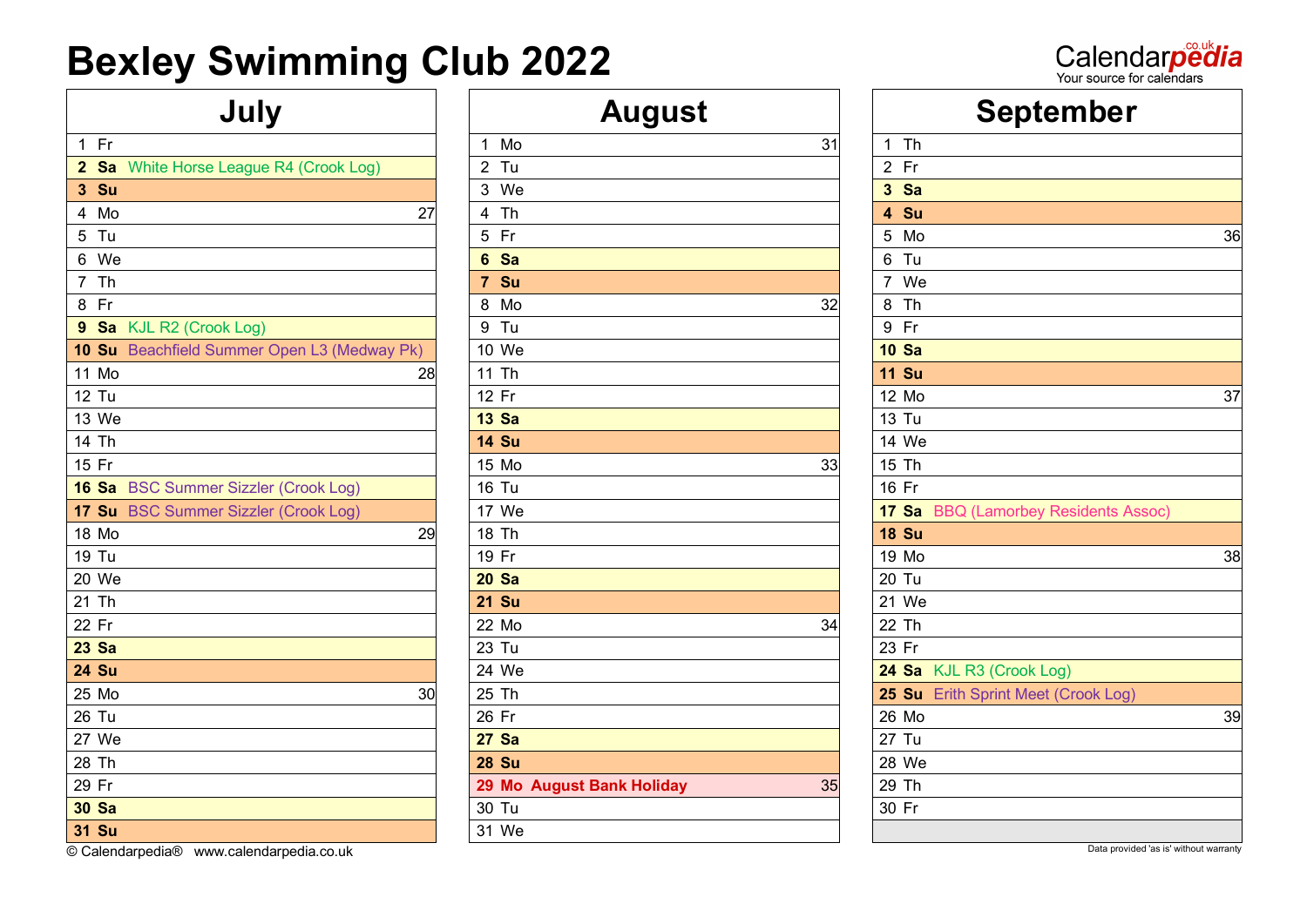Calendarpedia

|       |              | <b>1 Sa</b> Maidstone Long Distance (Mote Park) |    | 1               | Tu           |                                                                               |
|-------|--------------|-------------------------------------------------|----|-----------------|--------------|-------------------------------------------------------------------------------|
|       |              | 2 Su 5pm: BSC Club Champs (Crook Log)           |    |                 | 2 We         |                                                                               |
|       | 3 Mo         |                                                 | 40 | 3               | Th           |                                                                               |
|       | 4 Tu         |                                                 |    |                 | 4 Fr         |                                                                               |
|       | 5 We         |                                                 |    | $5\phantom{.0}$ | Sa           | <b>DDSC &amp; EDSC Fireworks (Crook Log)</b><br>London Winter Regionals (LAC) |
|       | 6 Th         |                                                 |    |                 | 6 Su         | <b>DDSC &amp; EDSC Fireworks (Crook Log)</b><br>London Winter Regionals (LAC) |
|       | 7 Fr         |                                                 |    | $7^{\circ}$     | Mo           |                                                                               |
|       |              | 8 Sa Arena League R1 (Crook Log)                |    | 8               | Tu           |                                                                               |
|       | 9 Su         |                                                 |    |                 | 9 We         |                                                                               |
|       | 10 Mo        |                                                 | 41 |                 | 10 Th        |                                                                               |
|       | <b>11 Tu</b> |                                                 |    | 11 Fr           |              |                                                                               |
|       | 12 We        |                                                 |    |                 |              | 12 Sa Arena League R2 (Crook Log)                                             |
|       | 13 Th        |                                                 |    |                 | <b>13 Su</b> |                                                                               |
|       | 14 Fr        |                                                 |    |                 | 14 Mo        |                                                                               |
|       | <b>15 Sa</b> |                                                 |    |                 | 15 Tu        |                                                                               |
|       |              | 16 Su 5pm: BSC Club Champs (Crook Log)          |    |                 | 16 We        |                                                                               |
|       | 17 Mo        |                                                 | 42 |                 | 17 Th        |                                                                               |
|       | <b>18 Tu</b> |                                                 |    | 18 Fr           |              |                                                                               |
|       | 19 We        |                                                 |    |                 | <b>19 Sa</b> |                                                                               |
|       | 20 Th        |                                                 |    |                 |              | 20 Su 5pm: BSC Club Champs (Crook Log)                                        |
| 21 Fr |              |                                                 |    |                 | 21 Mo        |                                                                               |
|       | <b>22 Sa</b> |                                                 |    |                 | 22 Tu        |                                                                               |
|       | <b>23 Su</b> |                                                 |    |                 | 23 We        |                                                                               |
|       | 24 Mo        |                                                 | 43 |                 | 24 Th        |                                                                               |
|       | 25 Tu        |                                                 |    | 25 Fr           |              |                                                                               |
|       | 26 We        |                                                 |    |                 |              | 26 Sa Maidstone Winter Qualifier (Mote Park                                   |
|       | 27 Th        |                                                 |    |                 |              | 27 Su Maidstone Winter Qualifier (Mote Park                                   |
| 28 Fr |              |                                                 |    |                 | 28 Mo        |                                                                               |
|       | <b>29 Sa</b> |                                                 |    |                 | 29 Tu        |                                                                               |
|       | <b>30 Su</b> |                                                 |    |                 | 30 We        |                                                                               |
|       | 31 Mo        |                                                 | 44 |                 |              |                                                                               |

| <b>October</b>                           |    | <b>November</b>                                                                       |    | <b>December</b>                     |
|------------------------------------------|----|---------------------------------------------------------------------------------------|----|-------------------------------------|
| 1 Sa Maidstone Long Distance (Mote Park) |    | $1$ Tu                                                                                |    | $1$ Th                              |
| 2 Su 5pm: BSC Club Champs (Crook Log)    |    | 2 We                                                                                  |    | 2 Fr                                |
| 3 Mo                                     | 40 | 3 Th                                                                                  |    | 3 Sa BSC Christmas County Qualifier |
| 4 Tu                                     |    | 4 Fr                                                                                  |    | 4 Su BSC Christmas County Qualifier |
| 5 We                                     |    | <b>DDSC &amp; EDSC Fireworks (Crook Log)</b><br>5 Sa<br>London Winter Regionals (LAC) |    | 5 Mo                                |
| 6 Th                                     |    | <b>DDSC &amp; EDSC Fireworks (Crook Log)</b><br>6 Su<br>London Winter Regionals (LAC) |    | 6 Tu                                |
| 7 Fr                                     |    | 7 Mo                                                                                  | 45 | 7 We                                |
| 8 Sa Arena League R1 (Crook Log)         |    | 8 Tu                                                                                  |    | 8 Th                                |
| 9 Su                                     |    | 9 We                                                                                  |    | 9 Fr                                |
| 10 Mo                                    | 41 | 10 Th                                                                                 |    | 10 Sa Arena League R3 (Crook Log)   |
| 11 Tu                                    |    | 11 Fr                                                                                 |    | <b>11 Su</b>                        |
| 12 We                                    |    | 12 Sa Arena League R2 (Crook Log)                                                     |    | 12 Mo                               |
| 13 Th                                    |    | <b>13 Su</b>                                                                          |    | 13 Tu                               |
| 14 Fr                                    |    | 14 Mo                                                                                 | 46 | 14 We                               |
| 15Sa                                     |    | 15 Tu                                                                                 |    | 15 Th                               |
| 16 Su 5pm: BSC Club Champs (Crook Log)   |    | 16 We                                                                                 |    | 16 Fr                               |
| 17 Mo                                    | 42 | 17 Th                                                                                 |    | <b>17 Sa</b>                        |
| 18 Tu                                    |    | 18 Fr                                                                                 |    | <b>18 Su</b>                        |
| 19 We                                    |    | <b>19 Sa</b>                                                                          |    | 19 Mo                               |
| 20 Th                                    |    | 20 Su 5pm: BSC Club Champs (Crook Log)                                                |    | 20 Tu                               |
| 21 Fr                                    |    | 21 Mo                                                                                 | 47 | 21 We                               |
| 22 Sa                                    |    | 22 Tu                                                                                 |    | 22 Th                               |
| 23 Su                                    |    | 23 We                                                                                 |    | 23 Fr                               |
| 24 Mo                                    | 43 | 24 Th                                                                                 |    | <b>24 Sa</b>                        |
| 25 Tu                                    |    | 25 Fr                                                                                 |    | 25 Su Christmas Day                 |
| 26 We                                    |    | 26 Sa Maidstone Winter Qualifier (Mote Park)                                          |    | 26 Mo Boxing Day                    |
| 27 Th                                    |    | 27 Su Maidstone Winter Qualifier (Mote Park)                                          |    | 27 Tu Substitute day                |
| 28 Fr                                    |    | 28 Mo                                                                                 | 48 | 28 We                               |
| 29 Sa                                    |    | 29 Tu                                                                                 |    | 29 Th                               |
| <b>30 Su</b>                             |    | 30 We                                                                                 |    | 30 Fr                               |
| 31 Mo                                    | 44 |                                                                                       |    | 31 Sa                               |

| <b>October</b>                           | <b>November</b>                                                                       | <b>December</b>                     |
|------------------------------------------|---------------------------------------------------------------------------------------|-------------------------------------|
| 1 Sa Maidstone Long Distance (Mote Park) | $1$ Tu                                                                                | $1$ Th                              |
| 2 Su 5pm: BSC Club Champs (Crook Log)    | 2 We                                                                                  | 2 Fr                                |
| 3 Mo<br>40                               | 3 Th                                                                                  | 3 Sa BSC Christmas County Qualifier |
| 4 Tu                                     | 4 Fr                                                                                  | 4 Su BSC Christmas County Qualifier |
| 5 We                                     | <b>DDSC &amp; EDSC Fireworks (Crook Log)</b><br>5 Sa<br>London Winter Regionals (LAC) | 5 Mo<br>49                          |
| 6 Th                                     | <b>DDSC &amp; EDSC Fireworks (Crook Log)</b><br>6 Su<br>London Winter Regionals (LAC) | 6 Tu                                |
| 7 Fr                                     | 7 Mo<br>45                                                                            | 7 We                                |
| 8 Sa Arena League R1 (Crook Log)         | 8 Tu                                                                                  | 8 Th                                |
| 9Su                                      | 9 We                                                                                  | 9 Fr                                |
| 10 Mo<br>41                              | 10 Th                                                                                 | 10 Sa Arena League R3 (Crook Log)   |
| 11 Tu                                    | 11 Fr                                                                                 | <b>11 Su</b>                        |
| 12 We                                    | 12 Sa Arena League R2 (Crook Log)                                                     | 12 Mo<br>50                         |
| 13 Th                                    | <b>13 Su</b>                                                                          | 13 Tu                               |
| 14 Fr                                    | 14 Mo<br>46                                                                           | 14 We                               |
| 15Sa                                     | 15 Tu                                                                                 | 15 Th                               |
| 16 Su 5pm: BSC Club Champs (Crook Log)   | 16 We                                                                                 | 16 Fr                               |
| 17 Mo<br>42                              | 17 Th                                                                                 | <b>17 Sa</b>                        |
| <b>18 Tu</b>                             | 18 Fr                                                                                 | <b>18 Su</b>                        |
| 19 We                                    | <b>19 Sa</b>                                                                          | 19 Mo<br>51                         |
| 20 Th                                    | 20 Su 5pm: BSC Club Champs (Crook Log)                                                | 20 Tu                               |
| 21 Fr                                    | 21 Mo<br>47                                                                           | 21 We                               |
| 22 Sa                                    | 22 Tu                                                                                 | 22 Th                               |
| 23 Su                                    | 23 We                                                                                 | 23 Fr                               |
| 24 Mo<br>43                              | 24 Th                                                                                 | <b>24 Sa</b>                        |
| 25 Tu                                    | 25 Fr                                                                                 | 25 Su Christmas Day                 |
| 26 We                                    | 26 Sa Maidstone Winter Qualifier (Mote Park)                                          | 26 Mo Boxing Day<br>52              |
| 27 Th                                    | 27 Su Maidstone Winter Qualifier (Mote Park)                                          | 27 Tu Substitute day                |
| 28 Fr                                    | 28 Mo<br>48                                                                           | 28 We                               |
| 29 Sa                                    | 29 Tu                                                                                 | 29 Th                               |
| 30 Su                                    | 30 We                                                                                 | 30 Fr                               |
| 31 Mo<br>44                              |                                                                                       | <b>31 Sa</b>                        |